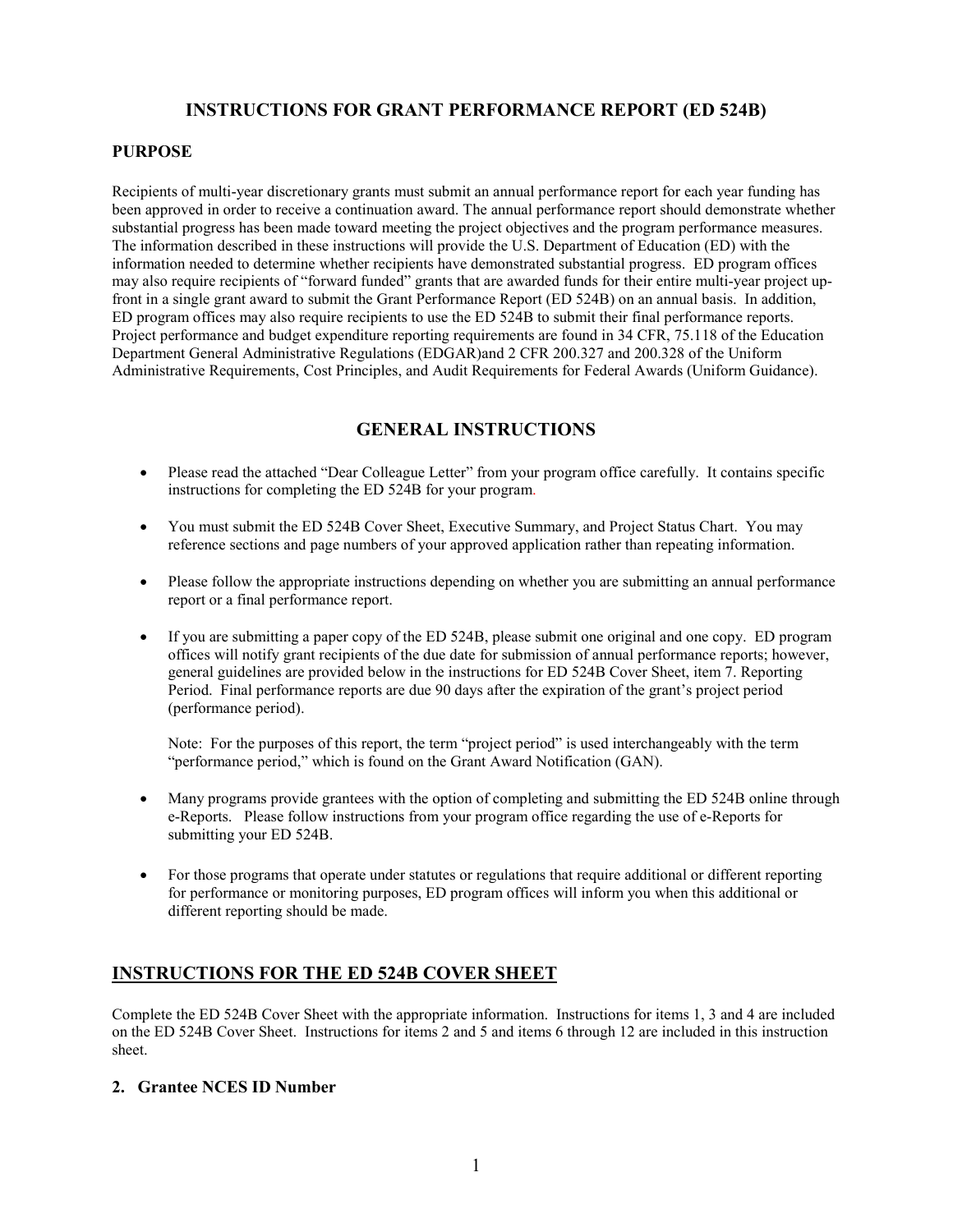#### **-- Annual and Final Performance Reports:**

Please enter the current National Center for Education Statistics (NCES) ID number of the grantee. Grantees that are State Educational Agencies (SEA) should enter their state's FIPS (Federal Information Processing Standards) code in item 2. Item 2 only applies to grantees that are Institutions of Higher Education (IHE), SEAs, Local Educational Agencies (LEA), public libraries, and public, charter, and private elementary or secondary schools. Leave blank, if this item is not applicable.

Please go to the applicable website listed below to obtain the grantee's NCES ID number or FIPS code. Depending on your organization type, this number will range from 2 to 12 numeric digits.

- IHEs (IPEDS ID); Public Libraries (Library ID); and Public, Charter and Private Schools (NCES School ID):<http://nces.ed.gov/globallocator>
- LEAs (NCES District ID): <http://nces.ed.gov/ccd/districtsearch/>
- SEAs (FIPS code): To obtain your state's FIPS code, please search on any public school district in your state at: [http://nces.ed.gov/ccd/districtsearch/.](http://nces.ed.gov/ccd/districtsearch/) **The FIPS code is the first two digits of the NCES District ID number for any public school district in a state.**

**Note:** Newly established organizations that do not have an NCES ID number yet should leave item 2 blank. However, once the organization's NCES ID number has been established, it must be entered on all future submissions of the ED 524B.

## **5. Grantee Address**

#### **Instructions for Submitting Address Changes -- Annual and Final Performance Reports:**

 If the address that is listed in Block 1 of your GAN has changed and you are submitting a paper copy of the ED 524B, either submit the new address in Section C (Additional Information) of the Project Status Chart or submit the change through e-Administration (annual performance reports only), the administrative action function of e-Grants.

If you are submitting the ED 524B electronically through e-Reports, you may update your address in e-Reports.

## **6. Project Director**

## **-- Annual and Final Performance Reports:**

Please enter the name, title, phone number, fax number and email address of your approved Project Director listed in Block 3 of your GAN. These fields are pre-populated and updatable in the e-Reports system. Please note, however, that changing the approved Project Director requires prior approval from ED and may only be requested for a grant whose performance period has not ended. See instructions under Section C (Additional Information) of the Project Status Chart for requesting a change to the Project Director with the ED 524B. You may also submit a request for a change in your Project Director through e-Administration**.**

## **7. Reporting Period Information**

## **-- Annual Performance Reports:**

**Due Date:** Annual performance reports are typically due seven to ten months after the start of the grant's current budget period. Please follow instructions from your program office regarding the specific due date of the annual performance report for your grant.

The reporting period for the annual performance report is from the start of the current budget period through 30 days before the due date of the report. The start date for your current budget period may be found in Block 6 of the GAN. Please note, however, that complete data on performance measures for the current budget period must be submitted to ED, either with this report or as soon as they are available, but no later than the final due date specified by your ED program office. Please see instructions for items 11a. and 11b. of the ED 524B Cover Sheet and Section A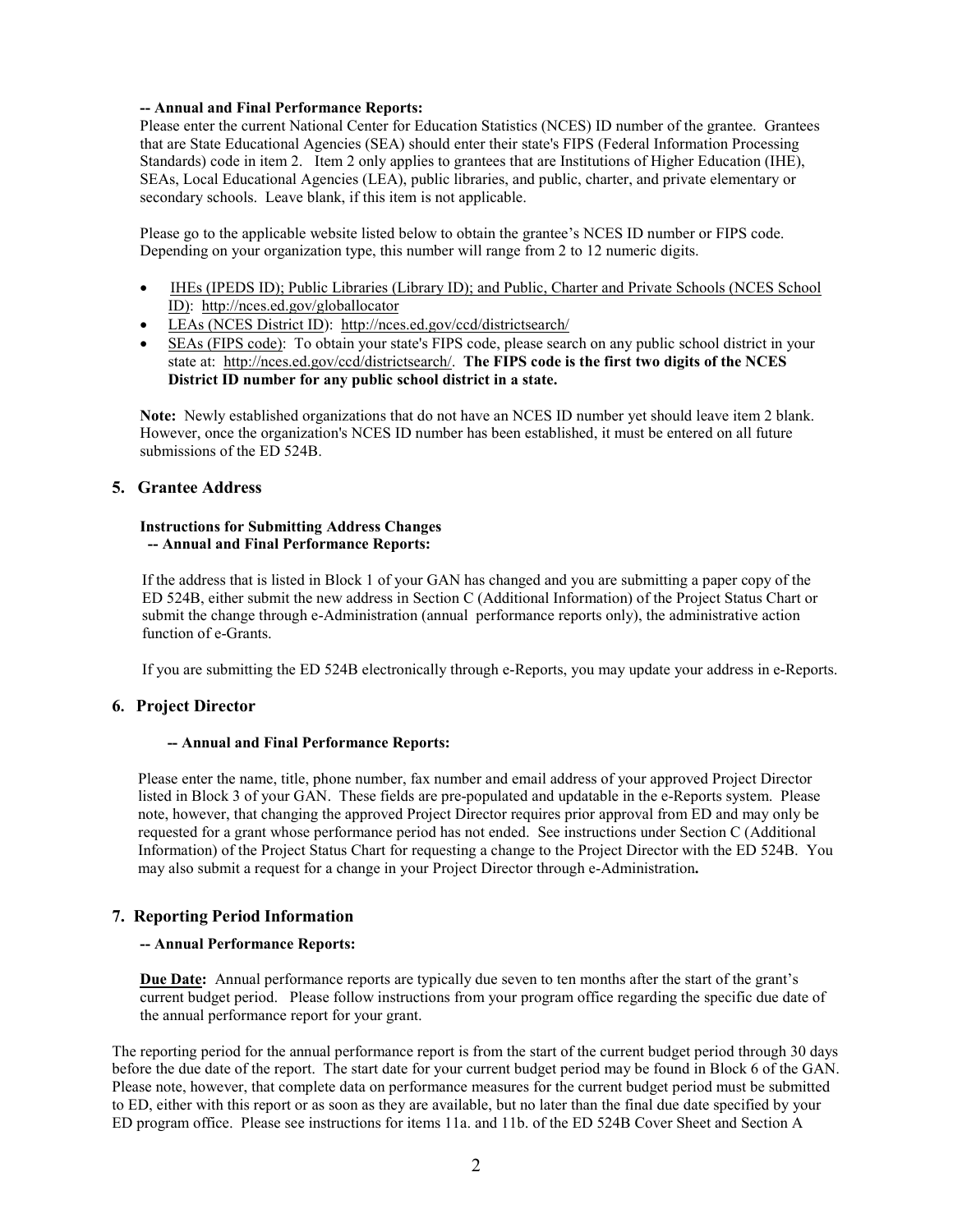(Project Objectives Information and Related Performance Measures Data) of the Project Status Chart for specific reporting requirements for performance measures data.

## **-- Final Performance Reports:**

**Due Date:** Final performance reports are due 90 days after the expiration of the grant's project period. If you receive a no-cost time extension from ED for this grant, the final performance report is due 90 days after the revised project period end date. Program offices may also request an annual performance report that covers the original final budget period from grantees that receive no-cost time extensions.

Please enter the start and end date for the final budget period of your grant from Block 6 of the GAN. The reporting period for your final performance report covers the entire final budget period of the project, except for the information in the Executive Summary and Section C (Additional Information) of the Project Status Chart, which covers the entire project period (performance period) of the project.

## **8. Budget Expenditures [Also see Section B (Budget Information) of the Project Status Chart]**

**The budget expenditure information requested in items 8a. – 8c. must be completed by your Business Office.** 

#### **Note:**

**Budget Expenditures: For the purposes of this report, the term budget expenditures means allowable grant obligations incurred during the periods specified below. (See EDGAR, 34 CFR 75.703; 75.707; and, 2 CFR 200.34 as applicable.)** 

**For budget expenditures made with Federal grant funds, you must provide an explanation in Section B (Budget Information) of the Project Status Chart, if you have not drawn down funds from ED's G5 System to pay for these budget expenditures.** 

**Non-Federal Funds (Match/Cost Share): If you are required to provide non-Federal funds or resources for this grant because the funding program has a statutory (legislative) matching or cost sharing requirement or you voluntarily committed to providing non-Federal funds or resources in your approved grant application, you must complete the "Non-Federal Funds (Match/Cost Share)" column in items 8a. – 8c., as applicable. (You are encouraged to review the following information regarding allowable cost sharing/matching contributions: the funding program's statute and regulations (if any), 2 CFR 200.306, and other applicable requirements found in 2 CFR part 200, Uniform Administrative Requirements, Cost Principles, and Audit Requirements for Federal Awards at:** [eCFR — Code of Federal Regulations.](http://www.ecfr.gov/cgi-bin/text-idx?SID=704835d27377ef5213a51c149de40cab&node=2:1.1.2.2.1&rgn=div5)

#### **--Annual Performance Reports:**

• Report your actual budget expenditures for the *entire previous budget period* in item 8a. Please separate expenditures into Federal grant funds and non-Federal funds (match/cost-share) expended for the project during the entire previous budget period.

Note: If you are reporting on the first budget period of the project, leave item 8a. blank.

• Report your actual budget expenditures for the *current budget period to date* (i.e., through 30 days before the due date of this report) in item 8b. Please separate expenditures into Federal grant funds and non-Federal funds (match/cost-share) expended for the project during the current budget period to date.

## **--Final Performance Reports:**

- Report your actual budget expenditures for the *entire previous budget period* in item 8a. Please separate expenditures into Federal grant funds and non-Federal funds (match/cost-share) expended for the project during the entire previous budget period.
- Report your actual budget expenditures for the *entire final budget period* in item 8b. Please separate expenditures into Federal grant funds and non-Federal funds (match/cost-share) expended for the project during the entire final budget period.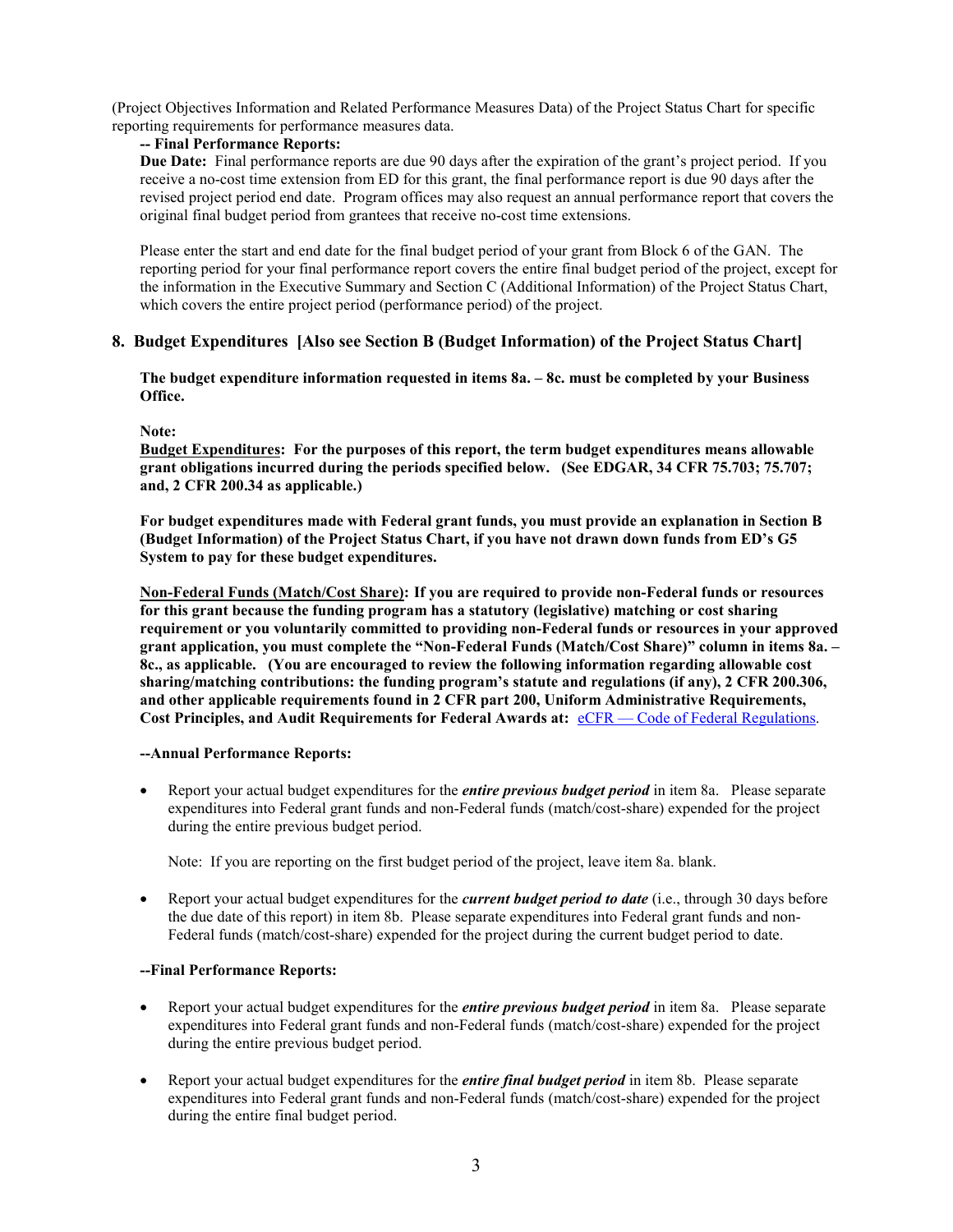• Report your actual budget expenditures for the *entire project period (performance period)* in item 8c. Please separate expenditures into Federal grant funds and non-Federal funds (match/cost-share) expended for the project during the entire project period. Your project period (performance period) start and end dates are found in Block 6 of the GAN.

## **9. Indirect Cost Information**

#### **The indirect cost information requested in Items 9a. – 9e. must be completed by your Business Office.**

#### **--Annual and Final Performance Reports:**

- Item 9a -- Please check "yes" or "no" to indicate whether or not you are claiming indirect costs under this grant.
- If you checked "yes" in item 9a, please select and complete the following items that are applicable to your grant:
- Item 9b, please indicate whether or not your organization has an Indirect Cost Rate Agreement that was approved by the Federal government. Please indicate the beginning and ending dates covered by the Indirect Cost Rate Agreement. In addition, please indicate whether ED or another Federal agency (Other) issued the approved agreement. If you check "Other," please specify the name of the Federal agency that issued the approved agreement. Provide the actual indirect cost rate. *For final performance reports only*, check the appropriate box to indicate the type of indirect cost rate that you have – Provisional, Final, or Other. If you check "Other," please specify the type of indirect cost rate. If you are claiming indirect cost under a training grant using the rate specified in item  $9(b)$ , you must also complete item  $9(e)$ . See the instructions for completing 9(e).
- Item 9c, If you use the de minimis rate, you are subject to the provisions in 2 CFR § 200.414(f). Note: You may only use the 10 percent de minimis rate if you are a first-time Federal grant recipient, and you do not have an approved Indirect Cost Rate Agreement. You may not use the deminimis rate if you are a State, Local government, or Indian Tribe, or if your grant is funded under a training rate or restricted rate program.
- Item 9d. Please indicate whether you are using a restricted indirect cost rate that is included on your approved Indirect Cost Rate Agreement or whether you are using a restricted indirect cost rate that complies with 34 CFR 76.564 $(c)(2)$ . Note: State or Local government agencies may not use the provision for a restricted indirect cost rate specified in EDGAR, 34 CFR 76.564(c) (2). Check only one response.
- Item 9e Please indicate whether you are using 8 percent of MTDC in compliance with 34 CFR 75.562(c)(2), or your negotiated rate in your approved Indirect Cost Rate Agreement. Note: ED regulations limit the recovery of indirect costs under training grants to the grantee's actual indirect costs, as determined by its negotiated rate agreement, or 8 percent of a MTDC, whichever is lower (34 CFR 75.562(e)(4). Check only one response.

## **10. Human Subjects (Annual Institutional Review Board (IRB) Certification)**

## **--Annual Performance Reports Only:**

Annual IRB certification is required if Attachment HS1, Continuing IRB Reviews, was attached to the GAN. Check "yes" if annual IRB certification is required and attached to the ED 524B as instructed in Attachment HS1. Check "no" if annual IRB Certification is required by Attachment HS1, but is not attached to the ED 524B. Please indicate the reason why the IRB certification is not attached (e.g., the research has been completed) under Section C (Additional Information) of the Project Status Chart. Check "N/A" if annual IRB certification does not apply to your grant (i.e., no human subjects research is being conducted under this grant or Attachment HSI was not attached to the GAN.)

## **11. Data Privacy and Security Measures Certification**

## **-- Annual and Final Performance Reports:**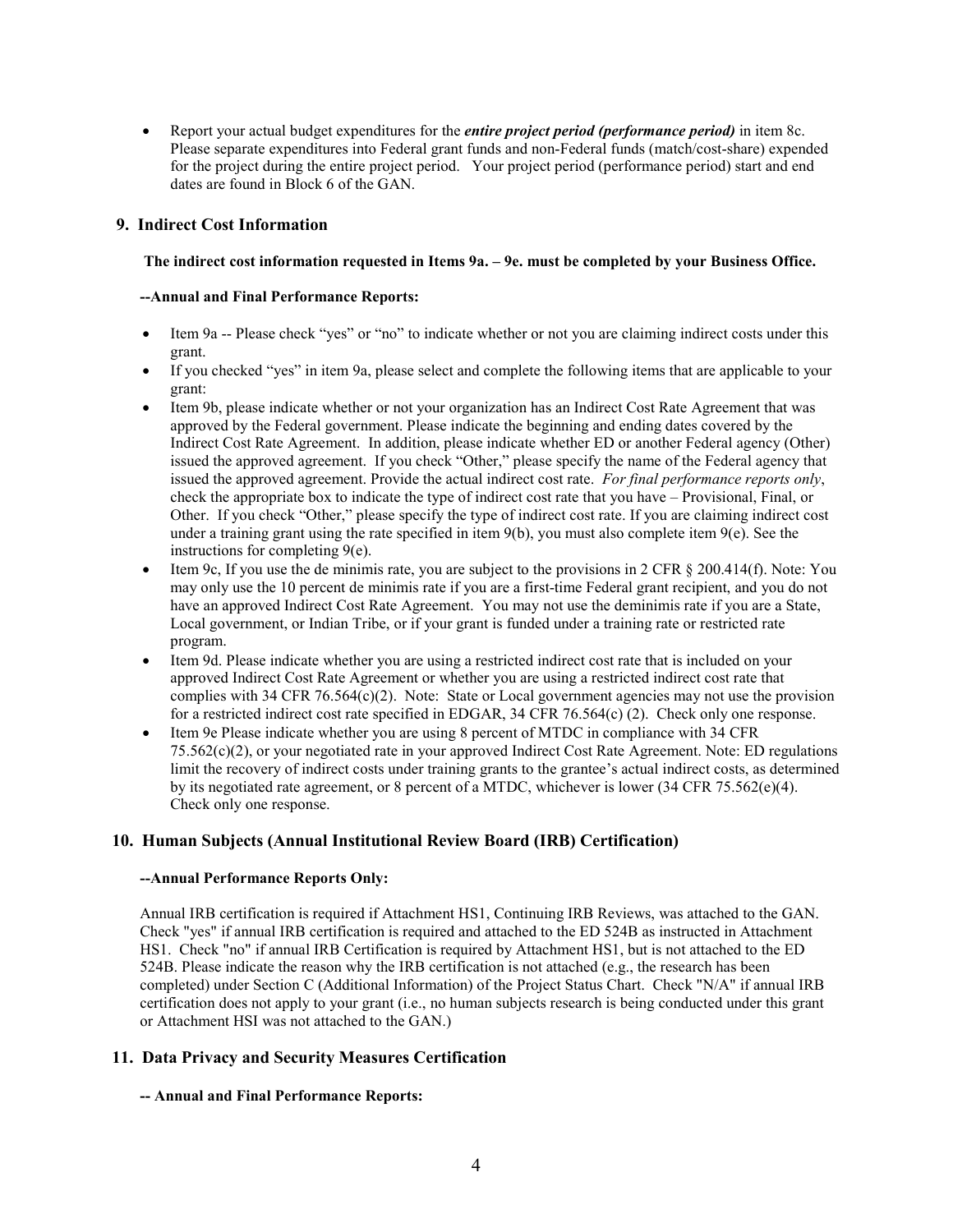You must check "yes" to indicate that a statement is included in the report to affirm that you are aware of, and in compliance with, all Federal and State laws and regulations regarding system security and the protection of personally identifiable information, supported by a summary of policies and procedures that are in place to ensure compliance, and related attachments. Check "N/A" if this does not apply to your grant. Contact your program officer (located in block #3 of the Grant Award Notice) if you are not sure whether you are subject to Data Privacy and Security Measures compliance for this grant.

## **12. Performance Measures Status**

#### **--Annual Performance Reports:**

Please check "yes" or "no" in item 12a. to indicate whether *complete* data (i.e., all of the data that you anticipate will be collected) on performance measures for the current budget period are included in this report in Section A of the Project Status Chart. If no, please indicate in item 12b. the date when the information will be available and submitted to ED. Complete data must be submitted for any performance measures established by ED for the grant program (included in the attached "Dear Colleague Letter") and for any project specific performance measures that were included in your approved application.

If *complete* data on performance measures for the entire current budget period have not been obtained when you submit the ED 524B, please submit *available* data for the budget period to date with this report, unless instructed otherwise by your program office. *Complete performance measures data for the current budget period should be submitted by the date you indicated in item 12b*.

Note: Your program office will inform you of the *final date* by which performance measures data must be submitted to the Department for this program.

#### **--Final Performance Reports:**

You must check "yes" in item 12a. Complete data on performance measures for the final budget period *must* be submitted with the final performance report in Section A of the Project Status Chart. Leave item 12b. blank.

Complete data *must* be submitted for any performance measures established by ED for the grant program (included in the attached "Dear Colleague Letter") and for any project-specific performance measures that were included in your approved grant application.

## **13. Certification**

#### **--Annual and Final Performance Reports:**

The grantee's authorized representative must sign the certification for the ED 524B. The certification confirms that to the best of the authorized representative's knowledge and belief that the report is true, complete and accurate, and the expenditures and disbursements were for the purposes and objectives set forth in the terms and conditions of the Federal award. The authorized representative is aware that any false, fictitious, or fraudulent information, or the omission of any material fact, he/she may be subject to criminal, civil or administrative penalties for fraud, false statements, false claims or otherwise. (U.S. Code Title 18, Section 1001 and Title 31, Sections 3729-3730 and 3801-33812). If there are any known internal control weaknesses concerning data quality (as disclosed through audits or other reviews), this information must be disclosed under Section C (Additional Information) of the Project Status Chart as well as the remedies taken to ensure the accuracy, reliability, and completeness of the data.

## **INSTRUCTIONS FOR THE EXECUTIVE SUMMARY**

## **--Annual and Final Performance Reports:**

Provide a one to two page Executive Summary for *annual performance reports* and a two to three page Executive Summary for *final performance reports*. Provide highlights of the project's goals, the extent to which the expected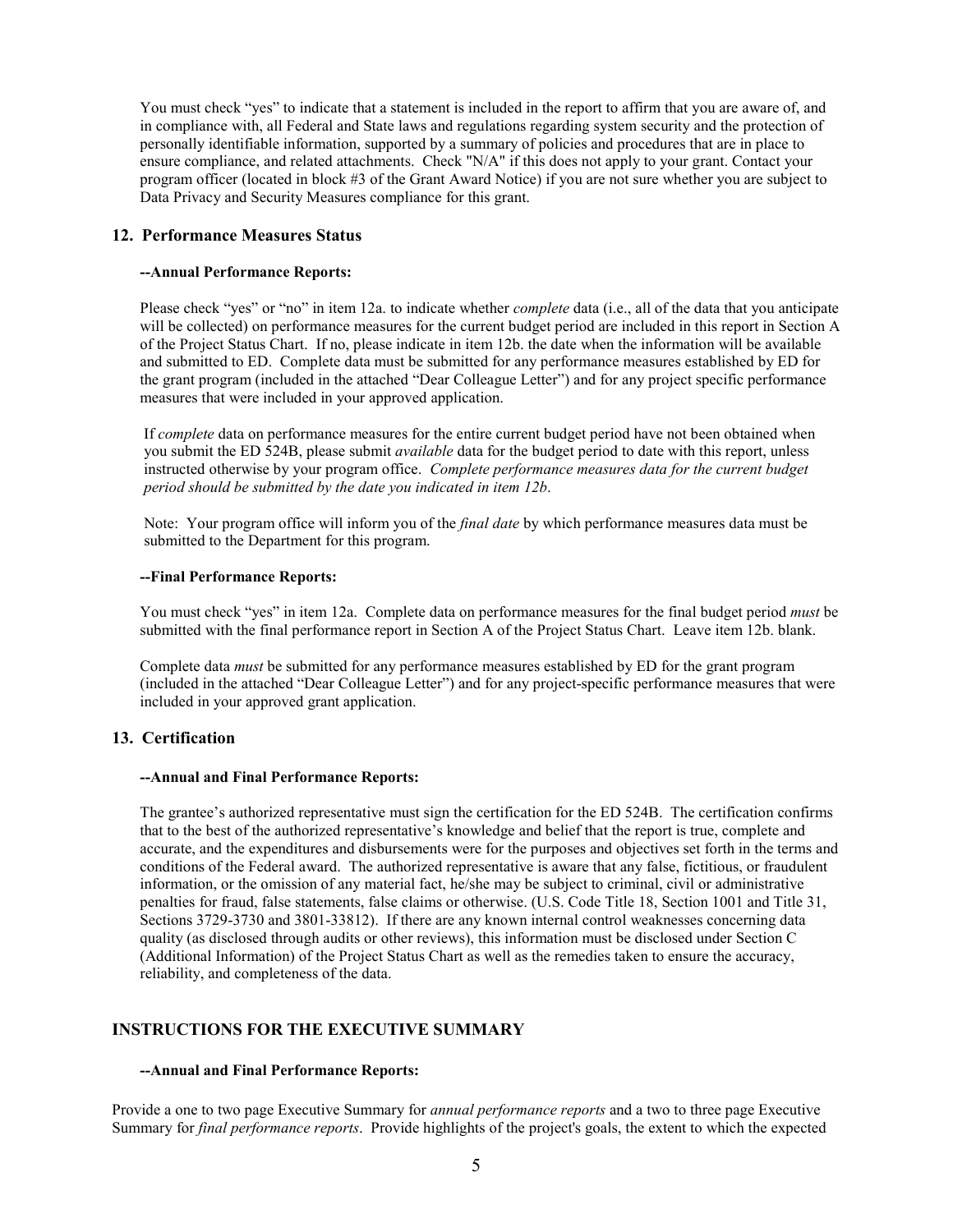outcomes and performance measures were achieved, and what contributions the project has made to research, knowledge, practice, and/or policy. Include the population served, if appropriate.

Note: The Executive Summary for final performance reports covers the **entire project period.**

## **INSTRUCTIONS FOR THE PROJECT STATUS CHART**

#### **General Instructions for Section A -- Project Objectives Information and Related Performance Measures Data**

#### **-- Annual and Final Performance Reports:**

In your approved grant application, you established project objectives stating what you hope to achieve with your funded grant project. Generally, one or more performance measures were also established for each project objective that serve to demonstrate whether you have met or are making progress towards meeting each project objective. In addition to project-specific performance measures that you may have established in your approved grant application, performance measures may have been established by ED for the grant program [included in the attached "Dear Colleague Letter"] that you are required to report on.

In Section A of the Project Status Chart, you will report on the results to date of your project evaluation as required under EDGAR, 34 CFR 75.590. According to the instructions below, for each project objective included in your approved grant application, provide quantitative and/or qualitative data for each associated performance measure and a description of preliminary findings or outcomes that demonstrate that you have met or are making progress towards meeting the performance measure. You will also explain how your data on your performance measures demonstrate that you have met or are making progress towards meeting each project objective.

**Note:** Complete data *must* be submitted for any performance measures established by ED for the grant program (included in the attached "Dear Colleague Letter") and for any project-specific performance measures that were included in your approved grant application

*For Annual Performance Reports*: If *complete* data on performance measures for the entire current budget period have not been obtained when you submit the ED 524B, please submit *available* data for the budget period to date with this report, unless instructed otherwise by your program office. *Complete performance measures data for the current budget period should be submitted by the date you indicated in item 11b on the ED 524B Cover Sheet.* Your program office will inform you of the *final date* by which performance measures data must be submitted to the Department for this program.

*For Final Performance Reports*: Complete data on performance measures for the final budget period *must* be submitted with the final performance report.

*For final performance reports*, the information in Section A of the Project Status Chart covers the final budget period of the grant. Additional questions for final performance reports covering the entire project period are found in the instructions for Section C of the Project Status Chart.

#### **Instructions for Section A**

## • **Project Objective:**

Enter each project objective that is included in your approved grant application. Only one project objective should be entered per row. Project objectives should be numbered sequentially, i.e., 1., 2., 3., etc.

## **Update Box**

*If instructed by your program office in the attached "Dear Colleague Letter*," please provide an update on the status of your project objectives for any period of time that you did not report on in your previous annual performance report.

Check the "Update Box" next to each project objective for which you are providing an update. Do not check the "Update Box" if you are reporting on a project objective for the current reporting period. If you are providing a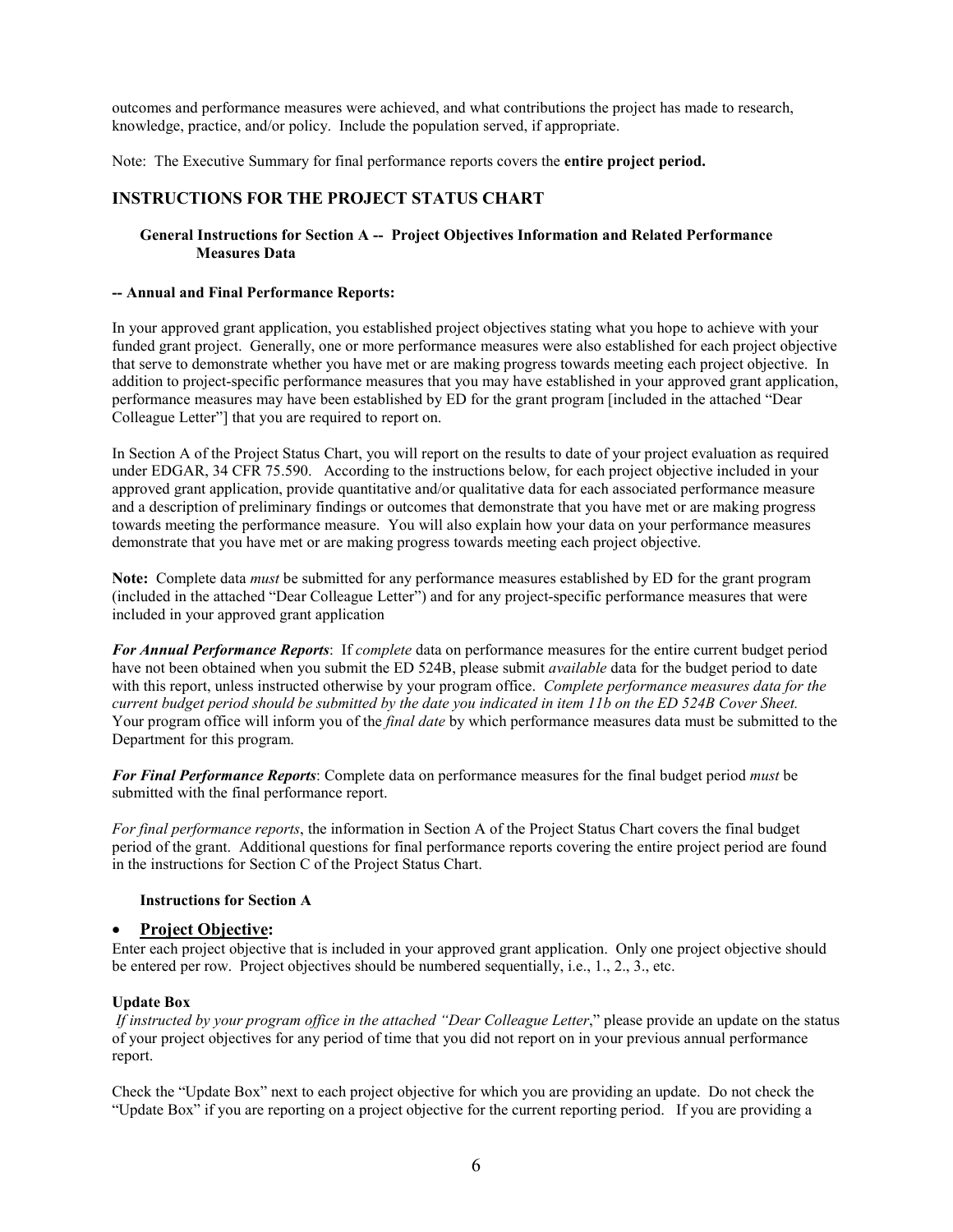status update on your project objectives for the previous budget period and reporting on those same objectives for the current reporting period, please use separate pages (Section A) to separate previous and current information. Do not combine information for the previous budget period and for the current reporting period on the same page.

Example: Last year's annual performance report covered 8 months of the previous budget period. The program office requests that you report on the status of your project objectives for the last 4 months of the previous budget period in this annual performance report.

## • **Performance Measure**:

For each project objective, enter each associated performance measure. There may be multiple performance measures associated with each project objective. Enter only one performance measure per row. Each performance measure that is associated with a particular project objective should be labeled using an alpha indicator. Example: The first performance measure associated with project objective "1" should be labeled "1.a.," the second performance measure for project objective "1" should be labeled "1.b.," etc.

## • **Measure Type:**

For each performance measure you are reporting on, enter the type of performance measure. Enter one (1) of the following measure types**: GPRA; PROGRAM; or PROJECT.** 

The specific measures established by ED for the grant program that you are required to report on are included in the attached "Dear Colleague Letter." The measure type is also specified.

There are two types of measures that ED may have established for the grant program:

- 1. **GPRA:** Measures established for reporting to Congress under the Government Performance and Results Act; and
- 2. **PROGRAM:** Measures established by the program office for the particular grant competition.

In addition, report on any project-specific performance measures **(PROJECT)** that you, the grantee, established in your approved grant application to meet your project objectives.

## • **Quantitative Data:**

## **Target and Actual Performance Data**

Provide the target you established for meeting each performance measure and provide actual performance data demonstrating progress towards meeting or exceeding this target. Only quantitative (numeric) data should be entered in the Target and Actual Performance Data boxes. If ED has approved revised targets for a performance measure, the revised target should be used when entering data.

The Target and Actual Performance Data boxes are each divided into three columns: **Raw Number; Ratio; and Percentage (%).**

For performance measures that are stated in terms of a single number (e.g., the number of workshops that will be conducted or the number of students that will be served), the target and actual performance data should be reported as a single number under the **Raw Number column** (e.g., **10** workshops or **80** students). Please leave the **Ratio and Percentage (%) columns** blank.

For performance measures that are stated in terms of a percentage (e.g., percentage of students that attain proficiency), complete both the **Ratio column** and the **Percentage (%) column**. Please leave the **Raw Number column** blank.

In the **Ratio column** (e.g., **80/100**), the numerator represents the numerical target (e.g., the number of students that are expected to attain proficiency) or actual performance data (e.g., the number of students that attained proficiency), and the denominator represents the universe (e.g., all students served). Please enter the corresponding percentage (e.g., **80**%**)** in the **Percentage (%) column**.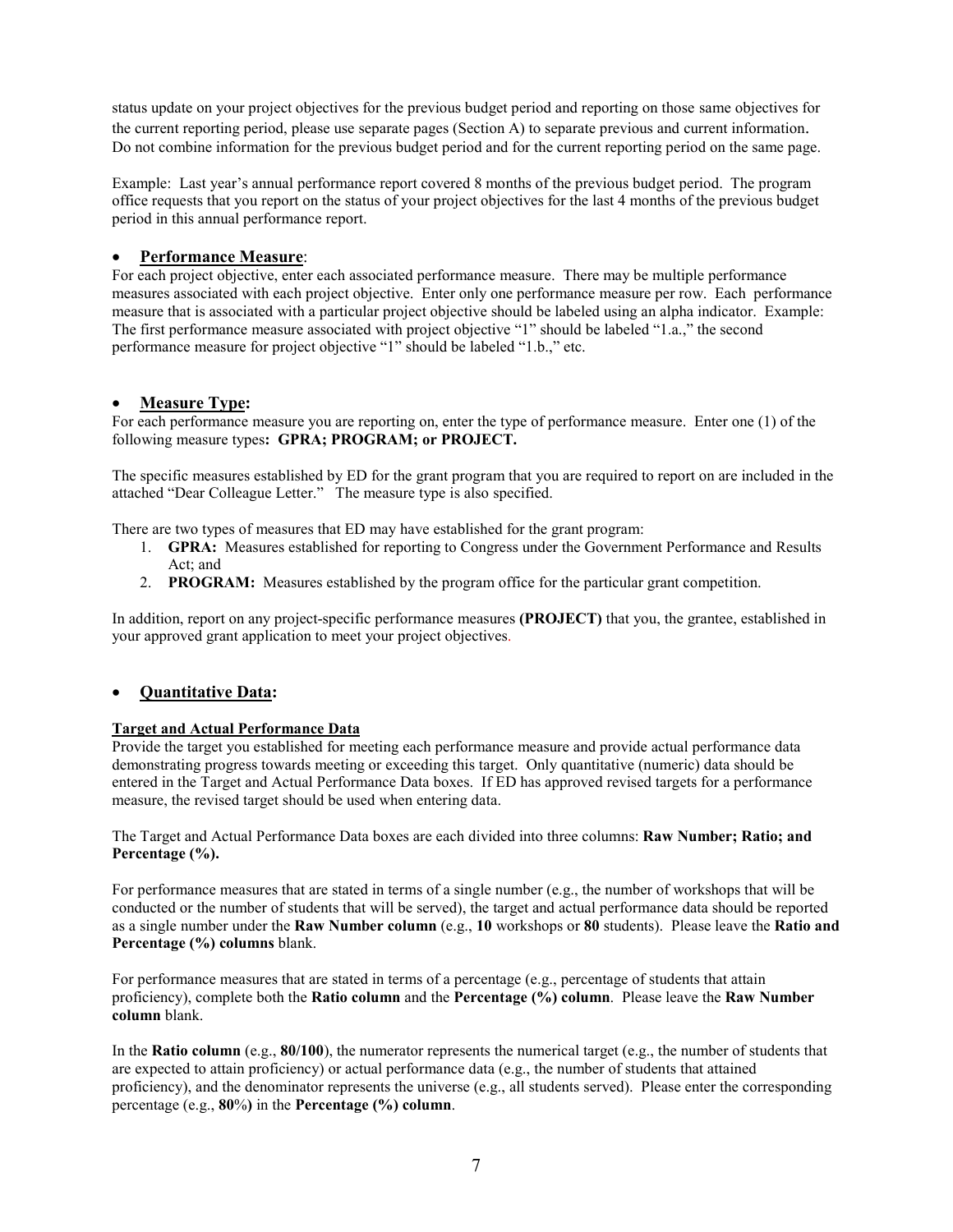If the collection of quantitative data is not appropriate for a particular performance measure, please leave the Target and Actual Performance Data boxes blank and provide an explanation and any relevant qualitative data for the performance measure in the block entitled, **Explanation of Progress**.

Note: If you are using weighted data, please indicate how the data are weighted in the block entitled, **Explanation of Progress.**

**Special instructions for grants in their first budget period**: If baseline data for a performance measure were not included in your approved application and targets were not set for the first budget period, then enter either the number **999** under the **Raw Number column** or the ratio **999/999** under the **Ratio column** of the **Target box**, depending on how your data will be reported in the future. The **999** or **999/999** indicates that baseline data are being collected on the measure during the first budget period and targets have not yet been set. Unless otherwise instructed by your program office in the attached "Dear Colleague Letter," report baseline data collected during the first budget period under either the **Raw Number column** or the **Ratio and Percentage (%) columns** of the **Actual**  Performance Data box, as appropriate. After baseline data have been collected during the first budget period, grantees are expected to set targets for the second and any subsequent budget periods and report actual performance data in their annual performance reports.

## • **Explanation of Progress (Includes Qualitative Data and Data Collection Information):**

- 1. For each project objective and associated performance measures, indicate what data (quantitative and/or qualitative) were collected and when they were collected, the evaluation methods that were used, and how the data were analyzed. Clearly identify and explain any deviations from your approved evaluation plan, including changes in design or methodology, or the individual or organization conducting the evaluation.
- 2. Based on your data, provide a description of preliminary findings or outcomes, including information to show whether you are making progress towards meeting each performance measure. Further, indicate how your performance measures data show that you have met or are making progress towards meeting the stated project objective. In your discussion, provide a brief description of your activities and accomplishments for the reporting period that are related to each project objective.
- 3. If expected data were not attained, expected progress was not made toward meeting a performance measure or project objective, or a planned activity was not conducted as scheduled, provide an explanation. Include a description of the steps and schedules for addressing the problem(s) or issue(s).
- 4. Indicate how you used your data and information from your evaluation to monitor the progress of your grant, and if needed, to make improvements to your original project plan (e.g., project activities and milestones) which are consistent with your approved objectives and scope of work.

## **Instructions for Section B – Budget Information**

#### **-- Annual and Final Performance Reports:**

- Report budget expenditure data in items 8a. 8c. of the ED 524B Cover Sheet, as applicable. Please follow the instructions for completing items 8a. – 8c. included in this instruction sheet.
- For budget expenditures made with Federal grant funds, you must provide an explanation if funds have not been drawn down from the G5 System to pay for the budget expenditure amounts reported in items 8a. – 8c of the ED 524B Cover Sheet.
- Provide an explanation if you *did not* expend funds at the expected rate during the reporting period.
- Describe any significant changes to your budget resulting from modification of project activities.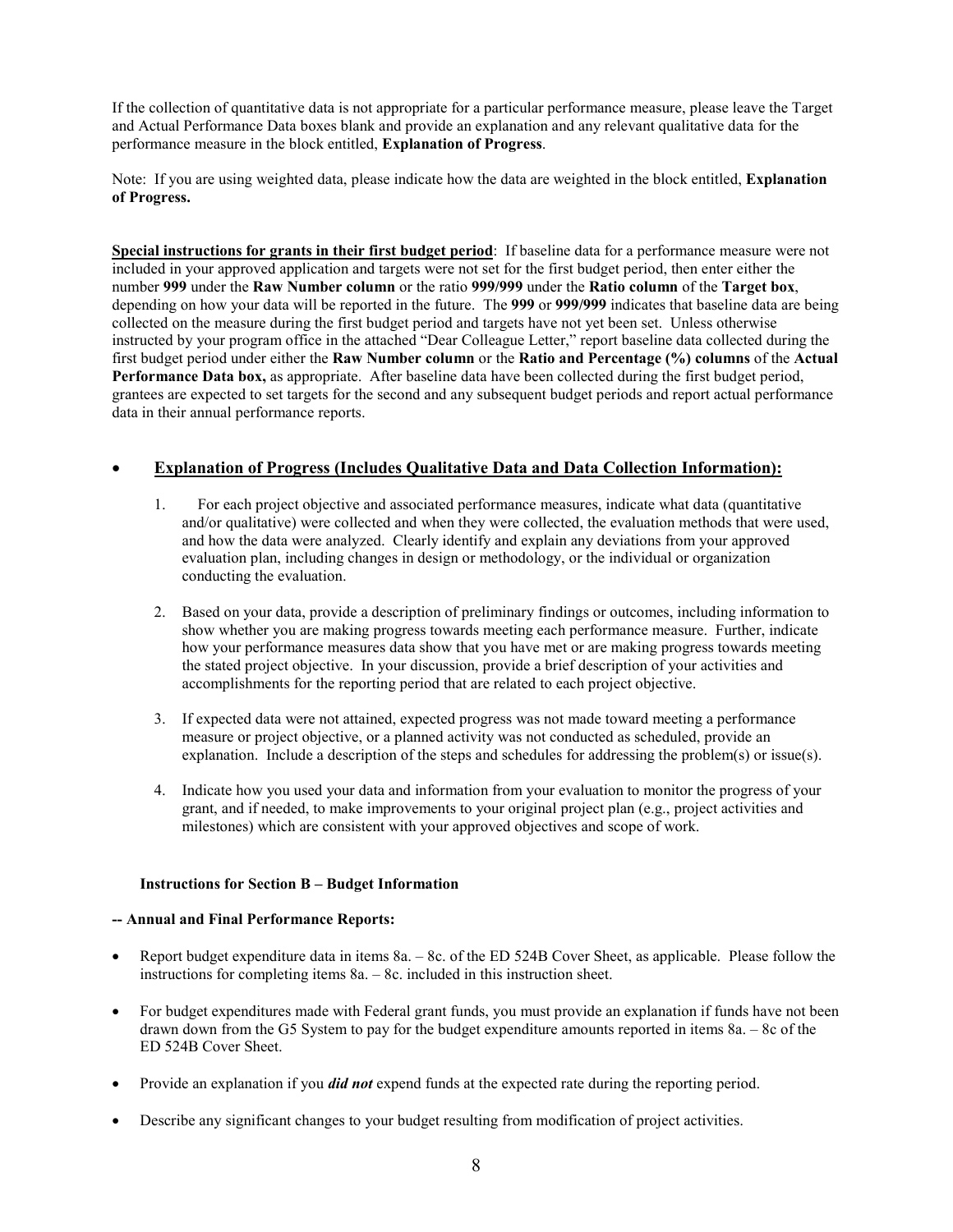• Describe any changes to your budget that affected your ability to achieve your approved project activities and/or project objectives.

#### **-- Annual Performance Reports Only:**

- Do you expect to have any unexpended funds at the end of the current budget period? If you do, explain why, provide an estimate, and indicate how you plan to use the unexpended funds (carryover) in the next budget period.
- Describe any anticipated changes in your budget for the **next** budget period that requires prior approval from the Department (see 2 CFR 200.308, as applicable).

#### **Instructions for Section C – Additional Information**

#### **-- Annual Performance Reports Only:**

- If applicable, please provide a list of current partners on your grant and indicate if any partners changed during the reporting period. Please indicate if you anticipate any change in partners during the next budget period. If any of your partners changed during the reporting period, please describe whether this impacted your ability to achieve your approved project objectives and/or project activities.
- *If instructed by your program office*, please report on any statutory reporting requirements for this grant program.
- Describe any changes that you wish to make in the grant's activities for the next budget period that are consistent with the scope and objectives of your approved application.
- If you are requesting changes to the approved Project Director listed in Block 3 of your GAN and/or to other approved key personnel listed in Block 4 with a proposed effective date during the remainder of the current budget period or the next budget period, please indicate the name, title and percentage of time of the requested key personnel. Please indicate whether the proposed Project Director or other key personnel change would be effective during the current or next budget period. Additionally, please attach a resume or curriculum vitae for the proposed key personnel when you submit your performance report.

Note: Do not report on any key personnel changes that were already made during the current or previous budget period(s). Departmental approval must be requested and received prior to making key personnel changes.

• Provide any other appropriate information about the status of your project including any unanticipated outcomes or benefits from your project.

#### **-- Final Performance Reports Only:**

**(This information covers the entire project period.)** 

## **Note: All grantees submitting a final performance report must answer question 1. The attached "Dear Colleague Letter" specifies any additional questions that you must answer from the list below, if any.**

- 1. Utilizing your evaluation results, draw conclusions about the success of the project and its impact. Describe any unanticipated outcomes or benefits from your project and any barriers that you may have encountered.
- 2. What would you recommend as advice to other educators that are interested in your project? How did your original ideas change as a result of conducting the project?